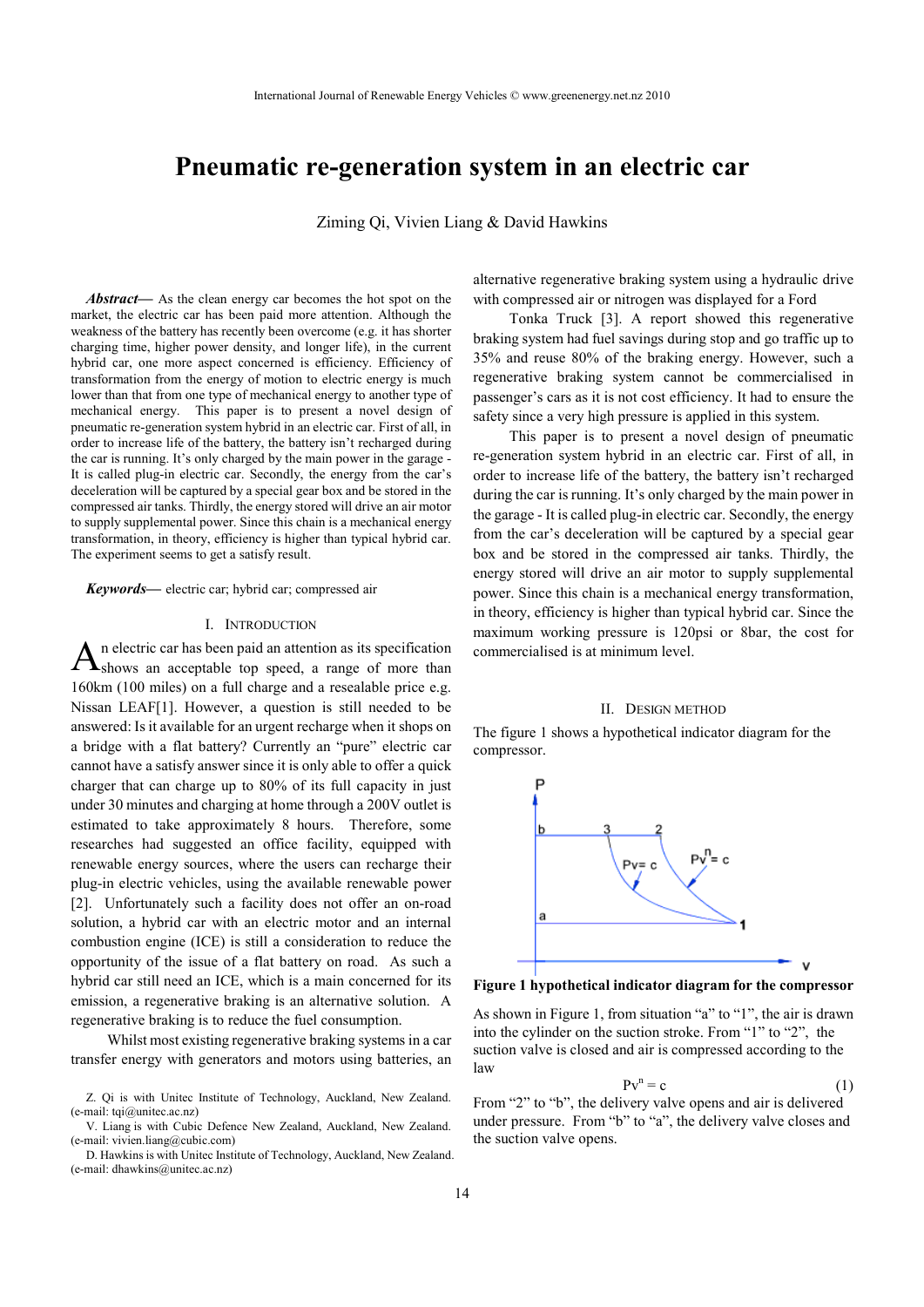The figure 2 shows the structure for the air power system.



**Figure 2 the designed system** 

As shown in Figure 2, the cloud callout shows the same process with the hypothetical indicator diagram for the compressor.

Assumptions in the system shown as Figure 1:

- 1. Steady operating conditions exist;
- 2. kinetic and potential energy changes are negligible;
- 3. The process is given to be adiabatic (transfer of heat across the system boundary)

Ideal gas the equation of state:

$$
PV = RmT
$$
 (2)

Adiabatic process

$$
pv^k = constant
$$
 (3)

Where k is Ratio  $c_p / c_v$ 

 $k = 1.4$ , when it is Air, H<sub>2</sub>, O<sub>2</sub>, CO, NO, or HC<sub>1</sub>.

 $k = 1.3$ , when it is CO<sub>2</sub>, SO<sub>2</sub>, H<sub>2</sub>O, H<sub>2</sub>S, N<sub>2</sub>O, H<sub>2</sub>S

Thus:

$$
\frac{p_1}{p_2} = \left(\frac{v_2}{v_1}\right)^k\tag{3}
$$

$$
\frac{T_1}{T_2} = \left(\frac{v_2}{v_1}\right)^{k-1}
$$
\n(3)\n(4)

$$
\frac{T_1}{T_2} = \left(\frac{p_1}{p_2}\right)^{\frac{k-1}{k}}
$$
\n(5)

The theoretical work done on the air per cycle is the area enclosed by [ a-1-2-b- a ] which equals

$$
W = \int_{V_2}^{V_1} p dV = \int_{V_2}^{V_1} \frac{C}{V} dV = C \cdot \frac{1}{1 - K} (V_1^{1 - K} - V_2^{1 - K})
$$

$$
= \frac{1}{1-K} (V_1^{1-K} \cdot p_1 V_1^K - V_2^{1-K} \cdot p_2 V_2^K) = \frac{1}{K-1} (p_2 V_2 - p_1 V_1)
$$

$$
W = \frac{K}{K-1} p_1 V_1 [(\frac{p_2}{p_1})^{\frac{K-1}{K}} - 1] \tag{6}
$$

$$
T_2 = T_1 \left(\frac{p_2}{p_1}\right)^{\frac{K-1}{K}} = T_1 \varepsilon^{\frac{K-1}{K}} \tag{7}
$$

When the golf cart goes downhill, the power is switched off, and the air compressor is turned on and is driven by the running gear. The work done on the air per cycle is

$$
W = \frac{K}{K-1} p_1 V_1 \left[ \left( \frac{p_2}{p_1} \right)^{\frac{K-1}{K}} - 1 \right] \tag{8}
$$

In this period, the work done on the cart by the friction is<br> $W = \mathbf{F} \cos 0.5$ 

$$
W = f F \cos \theta S \tag{9}
$$

Where is Fiction coefficient, F is Weight of the cart,  $\theta$  is Degree of the hill, S is the distance the cart runs.

 Comparing these two works, we can get the efficiency of the transmission.

# III. EXPERIMENTS

A typical electric golf cart has an electric motor and a battery. It is not only used in golf courts but also many workplaces e.g. railway stations and airports. A typical golf cart "Club car" is employed in this project as showed in Figure 3. Keeping the existing electric motor and battery (also all other equipment) in golf cart so that it can be operated as usual, this golf cart was Installed an air compressor and an air motor. A gear box in a golf cart was designed to enable additional power that can be transmitted or received from/to the axis in a golf cart. A clutch to switch the gearbox drive to an air compressor to store energy from the axis or switch the gearbox drive to an air motor to release energy to the axis. Figure 4 shows an overview of a modified golf cart. The system assemble is located at rear part.



**Figure 3 overview - the system assemble at the rear part of the golf cart**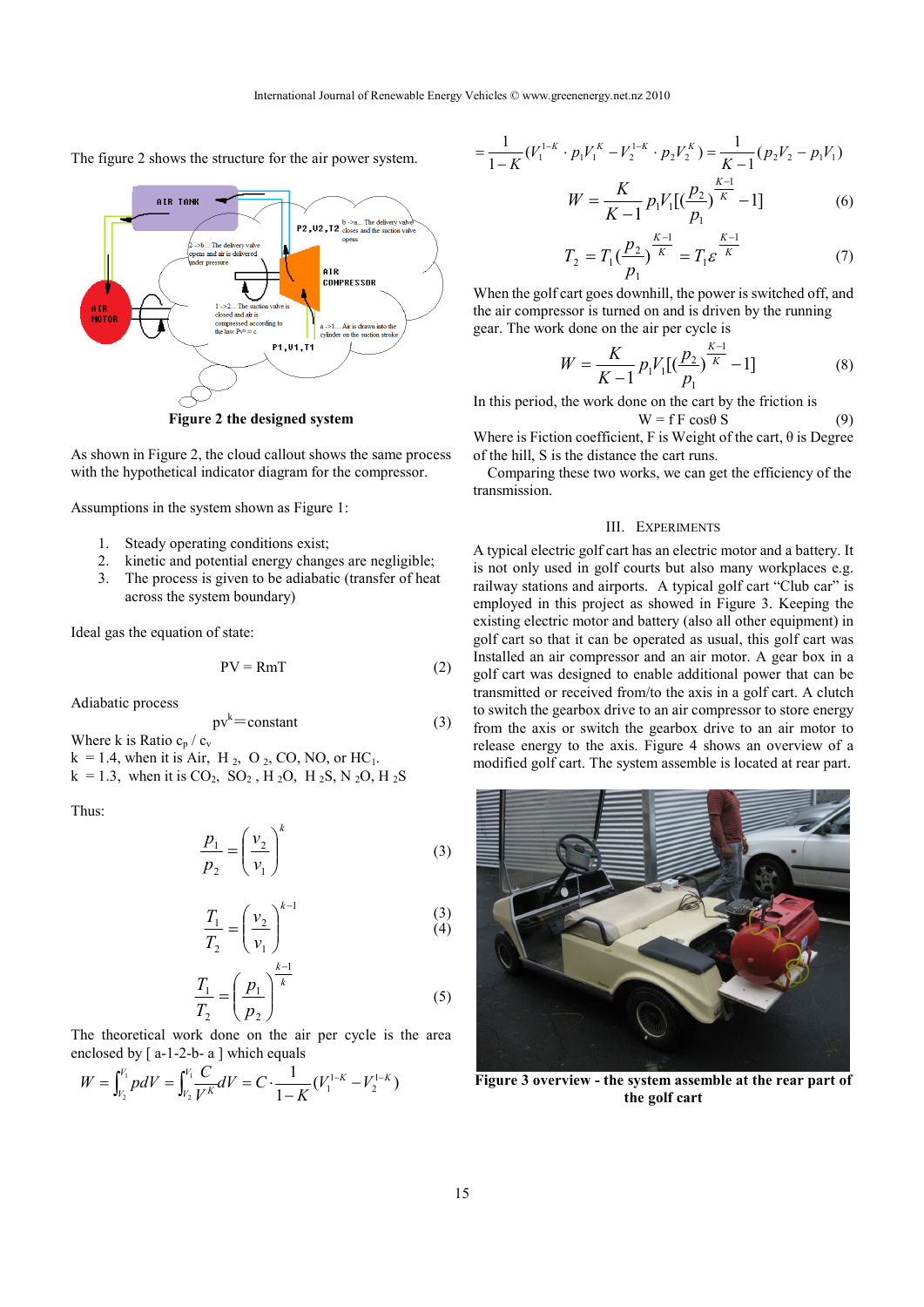As showed in Figure 5, there are 4 major parts in the compressor air system: A compressor tank, a clutch with belt, an air compressor and an air motor.



**Figure 4 the compressed air system** 

The air compressor (as in Figure 5) is to regenerate the energy of motion (when the golf cart is at downhill or shopping). The compressed air tank is to store energy from the motion of the golf cart.

An air motor is to output the stored energy in the compressed air tank via the belt to the gear box to provide an additional assistant to the electric motor when it is needed.



**Figure 5 Power transmitting unit** 

Condition of the experiment:

1. Golf cart: Electric motor: 4kw, 48 volt;

Max speed: 35km/h Net weight: 320 kg

- 2. Air compressor:
- 3. Air tank: 50 litres
- 4. Air motor:

Procedure of the experiment:

- 1. Fully power the cart by electric motor then turn off the power to let it free running;
- 2. Fully power the cart by electric motor then turn off the power, at the same time switch on the air compressor;
- 3. Fully power the cart by electric motor then turn off the power, at the same time switch on the air motor.
- 4. Power the cart by air motor from still condition.

The main points of the experiment:

1. Every time, from the same position "A" to fully power the cart by electric motor ;

Every time, at the same position "B" to turn off the electric motor and at the same time to switch on the air compressor or air motor.

The regenerative rate (RG) can be calculated

$$
RG = \frac{L_{input} / P_{up}}{L_{output} / P_{down}}
$$
(10)

Where *Linput* is the travel distance of golf cart lost, which is caused by the tank receiving compressed air. *Loutput* is the travel distance of the golf cart using the compressed air from the tank.  $P_{up}$  is the level of arising pressure in PSI, which means receiving energy to the tank.  $P_{down}$  is the level of falling pressure in PSI, which means outputting energy from the tank.

*A. Road condition 1:* 

There is a curve in a gentle downhill (in  $5^{\circ}$ ). as shown in Figure 9.



**Figure 6 there are a curve in a downhill** 

Procedure 1: Fully power the cart by electric motor then turn off the power to let it free running. Distance between point B and C is 40 meters.

Procedure 2: Fully power the cart by electric motor then turn off the power, at the same time switch on the air compressor. The results are as Table 1. It means the tank receives the motion energy of average of 20 meters by increasing 4 PSI in pressure.

Procedure 3: Fully power the cart by electric motor then turn off the power, at the same time switch on the air motor. The results are as Table 2. It means that the golf cart moves 10 meters over 40 meters spends average of 10 PSI in pressure.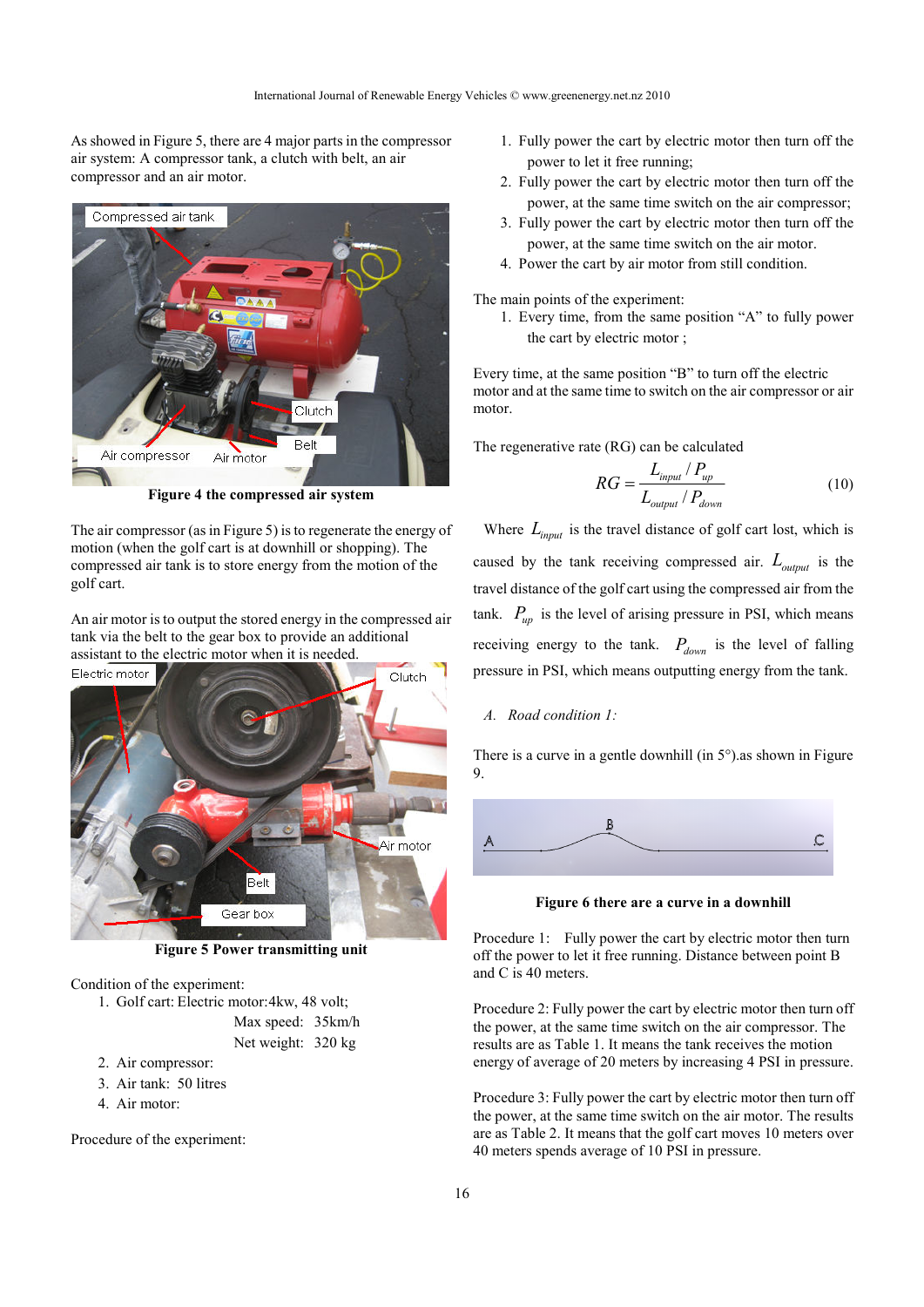|   | 1 apie 1                   |                            |                             |
|---|----------------------------|----------------------------|-----------------------------|
|   | Air pressure at<br>point B | Air pressure at<br>point C | Distance between B<br>and C |
| 1 | 56psi                      | 60psi                      | 20 metres                   |
| 2 | 59psi                      | 63psi                      | 20 metres                   |
| 3 | 62psi                      | 66psi                      | 19metres                    |
| 4 | 64psi                      | 69psi                      | 19metres                    |
| 5 | 68psi                      | 72psi                      | 19 metres                   |

**Table 2** 

**Table 1** 

| Air pressure at<br>point B | Air pressure at<br>point C | Distance between B<br>and C |  |  |
|----------------------------|----------------------------|-----------------------------|--|--|
| 68psi                      | 58psi                      | 50 metres                   |  |  |
| 74psi                      | 63psi                      | 52 metres                   |  |  |

Procedure 4: Power the cart by air motor from still condition. The results are as Table 3. It means that the compressed air drove the golf cart 2 meters by spending 1 PSI in this test.

# **Table 3**

|   | Air pressure at<br>point B | Air pressure at<br>point C | <b>Distance</b><br>between B and C |  |
|---|----------------------------|----------------------------|------------------------------------|--|
|   | 64psi                      | 53psi                      | 26 metres                          |  |
| າ | 52psi                      | 33psi                      | 32metres                           |  |

Comparing Table 1 and 2, there is a regenerative rate is 80%.

# *B. Road condition 2:*

The test was in a flat open road with a gentle uphill (less than 5°).



**Figure 7 Test in uphill** 

Procedure 1: Fully power the cart by electric motor then turn off the power to let it free running. The distance between point B and C is12 meters.

Procedure 2: Fully power the cart by electric motor then turn off the power, at the same time switch on the air compressor. The results are as Table 4. It means the tank receives the motion energy of average of 6 meters by increasing 1 PSI in pressure.

| Table 4                                 |                            |                            |                             |  |  |  |  |
|-----------------------------------------|----------------------------|----------------------------|-----------------------------|--|--|--|--|
|                                         | Air pressure at<br>point B | Air pressure at<br>point C | Distance between B<br>and C |  |  |  |  |
| $\mathbf{1}$                            | 51psi                      | 51psi                      | 5 <sub>metres</sub>         |  |  |  |  |
| 2                                       | 60psi                      | 61psi                      | 7.8 metres                  |  |  |  |  |
| 3                                       | 60psi                      | 62psi                      | 6.5 metres                  |  |  |  |  |
| $\overline{4}$                          | 61psi                      | 62psi                      | 6.6metres                   |  |  |  |  |
| 5                                       | 62psi                      | 64psi                      | 6.4 metres                  |  |  |  |  |
| 6                                       | 64psi                      | 64psi                      | 6.2 metres                  |  |  |  |  |
| $\tau$                                  | 64psi                      | 64psi                      | 6.1 metres                  |  |  |  |  |
| 8                                       | 64psi                      | 65psi                      | 6.1 metres                  |  |  |  |  |
| 9                                       | 65psi                      | 66psi                      | 6.1 metres                  |  |  |  |  |
| $\mathbf{1}$<br>$\mathbf{0}$            | 66psi                      | 67psi                      | 6.1 metres                  |  |  |  |  |
| $\mathbf{1}$<br>1                       | 67psi                      | 68psi                      | 6.1 metres                  |  |  |  |  |
| $\mathbf{1}$<br>$\overline{c}$          | 68psi                      | 69psi                      | 5.8 metres                  |  |  |  |  |
| $\mathbf{1}$<br>$\overline{\mathbf{3}}$ | 69psi                      | 69.5psi                    | 6metres                     |  |  |  |  |
| $\mathbf{1}$<br>$\overline{4}$          | 69.5psi                    | 70psi                      | 6.1 metres                  |  |  |  |  |
| 1<br>5                                  | 70psi                      | 70psi                      | 6.1 metres                  |  |  |  |  |

Procedure 3: Fully power the cart by electric motor then turn off the power, at the same time switch on the air motor. The results are showed as Table 5. It means that the golf cart moves 6 meters over 12 meters spends average of 20 PSI in pressure.

| п<br>۰,<br>ш |
|--------------|
|--------------|

| Air               | Air         | Distance      | Air pressure at |
|-------------------|-------------|---------------|-----------------|
| pressure at       | pressure at | between B and | point C after   |
| point B           | point C     |               | stop a while    |
| 60psi             | 49psi       | 18 metres     |                 |
| 70 <sub>psi</sub> | 54psi       | 15.7 metres   | 57psi           |
| $138$ psi         | $103$ psi   | 24.3 metres   | $106$ psi       |

Comparing Table 4 and 5, there is a regenerative rate is 5%.

As the road condition is not flat and uphill, an extra procedure was arranged:

Repeat procedure 1: Fully power the cart by electric motor then turn off the power to let it free running. Distance between point B and C is11.2 meters and the distance between point C and B is19 meters. It means from B to C is uphill.

Repeat procedure 2: Fully power the cart by electric motor then turn off the power, at the same time switch on the air compressor. As showed in Table 6, when it is uphill, the tank receives the motion energy of average of 6 meters by increasing 1 PSI in pressure; when it is downhill, the tank receives the motion energy of average of 9 meters by increasing 1 PSI in pressure.